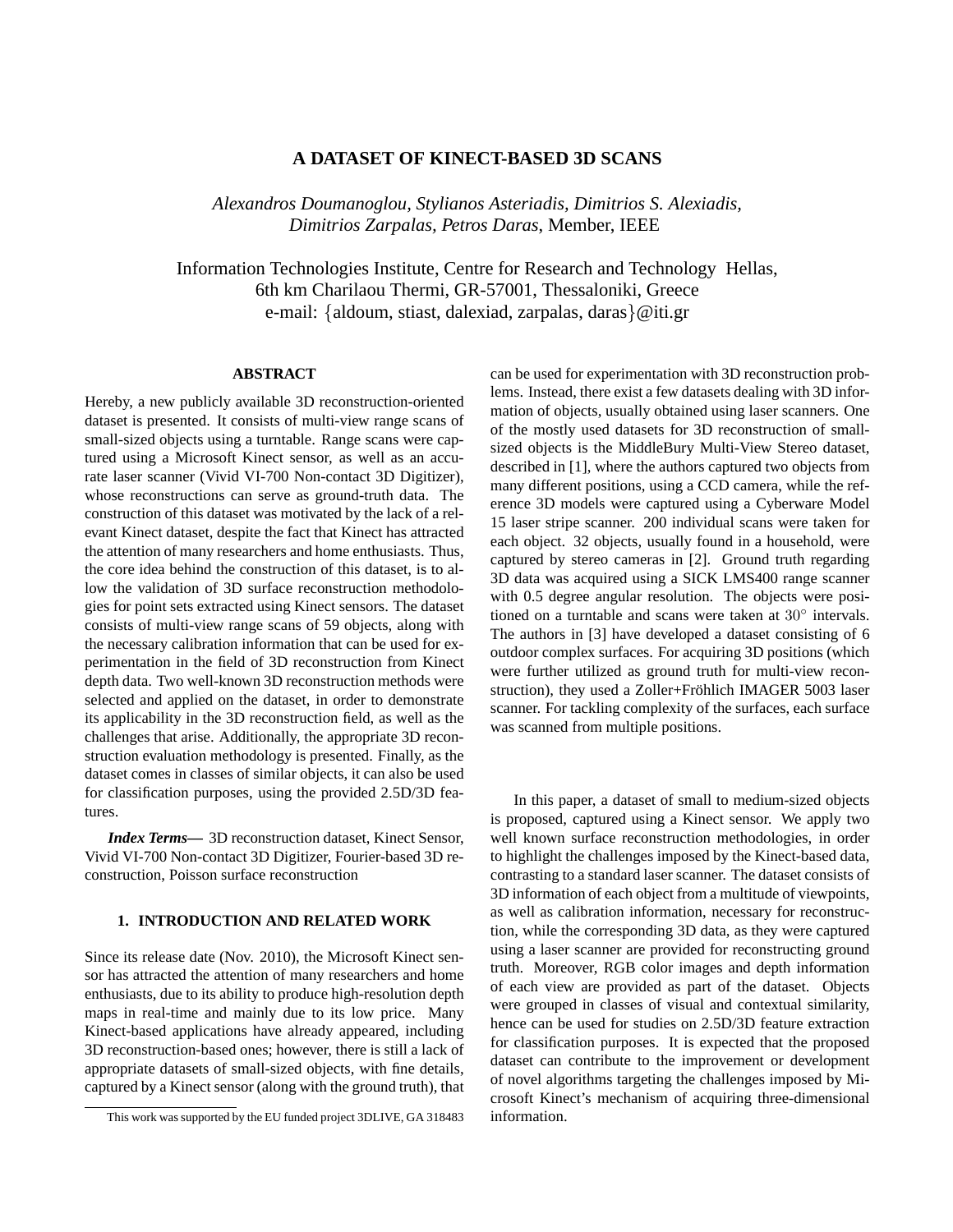### **2. SETUP AND ACQUISITION**

A total of 59 small-sized objects (toys) were scanned sequentially from multiple viewing angles using a turntable. Fig. 1 shows representative examples of the classes composing the dataset. Each class consists of objects belonging to the same type of object (17 land mammals, 6 dinosaurs, 11 sea mammals, 10 objects with humans, 2 guns, 2 bugs, 5 cars and 6 uncategorized objects); hence, the proposed dataset can be utilized for classification purposes, based on appearance and 3D features. The turntable was rotated at steps of 20◦ clockwise, in the case of the Kinect sensor and  $40^{\circ}$  counter clockwise, in the case of the Vivid VI-700. This resulted in a total of 18 views per object for the Kinect and 9 for the Vivid VI-700. The distance between the Kinect sensor and the rotation axis of the turntable varied from 67 to 70cm, while Vivid scanner was positioned from 85 to 92cm with regards to the rotation axis.

The resolution of the Kinect depth-maps is  $640 \times 480$ , while the range-scans resolution is  $200 \times 200$  in the case of the Vivid VI-700. Each object view is also accompanied by files corresponding to the 3-D coordinates of each point in the corresponding point cloud. These measurements were acquired by using standard OPENNI unprojection functions for the Microsoft Kinect sensor and VIVID SDK for the VI-700 Digitizer and are given in millimeters. Additionally, the necessary extrinsic calibration information is provided with the dataset, which can be used for the registration of the 3D data captured from the different views. More specifically, the rotation axis of the turntable is given with respect to the sensor's 3D coordinate system and in the form of a 3D point and an orientation vector. For the extraction of these parameters, a calibration pattern consisting of 2 planar surfaces meeting at the turntable's central axis was placed on the turntable and scanned both by Kinect and VI-700. Depth data of each planar surface were used in a plane fitting algorithm to obtain the 3D equations of the planar surfaces. Since they meet at the turntable's central axis, this axis was calculated using planeby-plane intersection. The full dataset is available from the following location: http://vcl.iti.gr/3d-scans/.

# **3. 3D RECONSTRUCTION EXPERIMENTS**

In order to validate the applicability of the dataset for 3D reconstruction, two well-known methodologies [4, 5] that show to be resilient to data noise were applied to the captured data. Both methods work with oriented point sets as input (i.e. vertices plus their oriented normals). Therefore, the normal on each vertex was calculated using Principal Component Analysis on neighborhoods of 18 points. The 3D point clouds generated for each view, as well as the corresponding sets of normals, were subsequently registered to a common coordinate system using the extrinsic calibration data.

Additionally, 3-D points corresponding to objects other



**Fig. 2**. Examples of registered point clouds taken from different views, using (a) Kinect sensor and (b)Vivid VI-700

than the scanned one (e.g. the turntable and the background) were excluded from the point set. The radius of the turntable used is approximately 250mm. We used this information along with the rotation axis position and direction to reject points that are outside the turntable surface when reconstructing the object's point cloud. Fig. 2 shows an object's point cloud as acquired from both sensors.

#### **3.1. Fourier-based 3D reconstruction**

We applied the methodology described in [4] for extracting watertight surface reconstructions of each object in the dataset. Specifically, this technique computes a volumetric indicator function  $\chi(x, y, z)$  of the solid model, which equals the unity inside the model and zero outside. The volumetric function is efficiently calculated in the 3D Fourier transform (FT) domain, making use of Stoke's theorem and exploiting only the information in the input oriented point set (vertex positions and normals). The indicator function in the original 3D domain is given by the inverse 3D FT and finally the model's surface is obtained as the extracted 0.5-level isosurface of the indicator function. Results of the reconstruction, for one example object, are presented in Fig. 3(c) and 3(d).

#### **3.2. Poisson 3D reconstruction**

Similarly to the previous approach, the Poisson reconstruction [5] method aims at computing an appropriate volumetric indicator function from the input oriented point set and extracting an isosurface of this function. The main idea behind the Poisson reconstruction method is that the gradient of the indicator function is actually a vector field that is non-zero only near the surface of the object, where it equals the surface normal. Therefore, the input oriented point samples constitute actually samples of the indicator function's gradient and the problem reduces to finding the scalar volumetric function  $\chi(x, y, z)$  whose gradient equals the vector field  $\vec{V}$  defined by the samples. Applying the divergence operator, the problem translates into computing the function  $\chi(x, y, z)$  for which holds:

$$
\Delta \chi \equiv \nabla \cdot \nabla \chi = \nabla \cdot \vec{V} \tag{1}
$$

Additionally, since the accurate representation of the implicit indicator function is only necessary near the surface, the use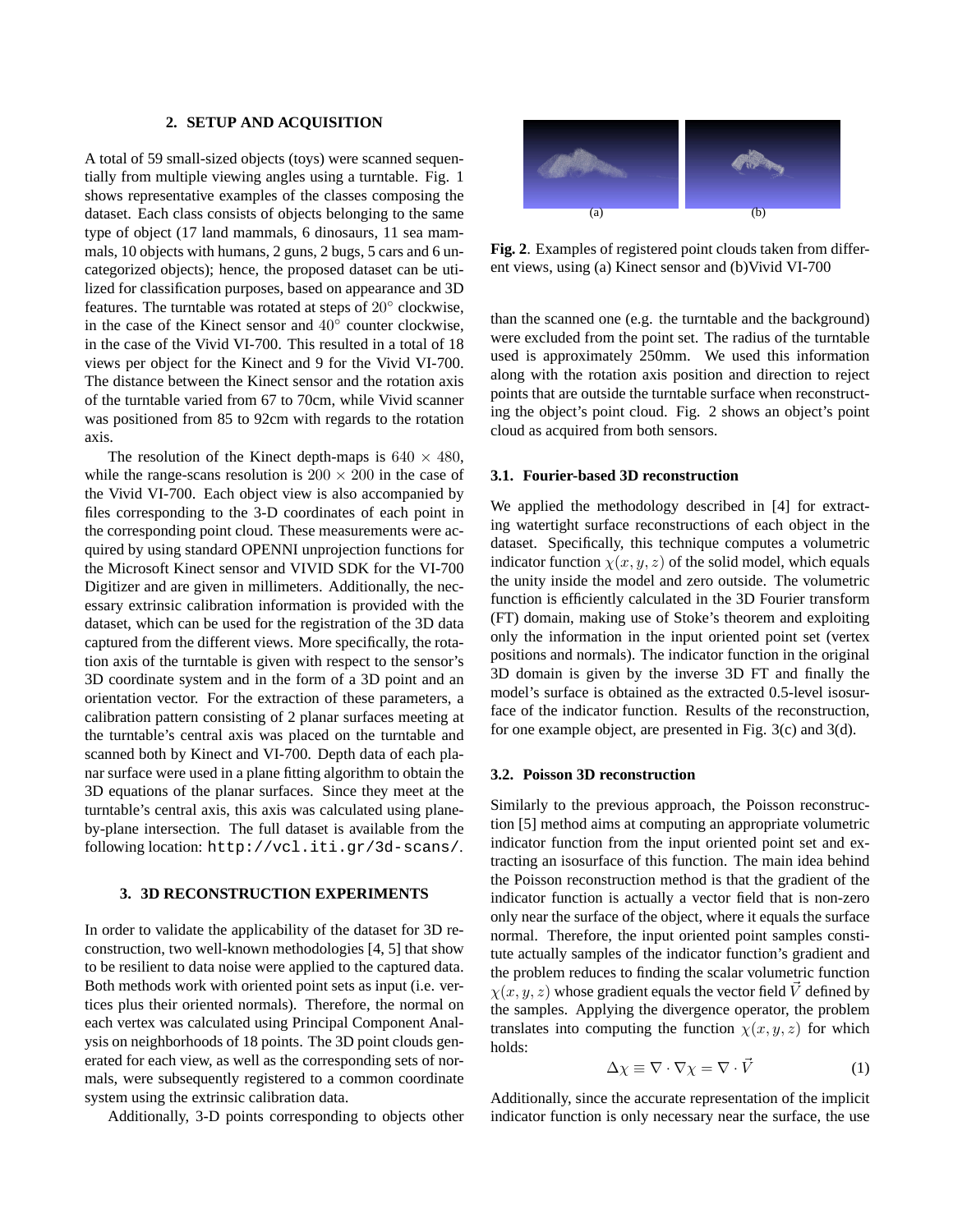

**Fig. 1**. Typical examples of different object categories: (a) Land Mammals, (b) Dinosaurs, (c) Sea Mammals, (d) Humans, (e) Guns, (f) Bugs, (g) Cars.



**Fig. 3**. RGB image of object captured with Vivid VI-700 (a) and Kinect (b). Reconstruction based on Fourier Coefficients of the Vivid VI-700 sensed point cloud (c) and the Kinectbased one (d). Poisson reconstruction of the Vivid VI-700 sensed point cloud (e) and the Kinect-based one (f).

of an adaptive octree-structure to represent the implicit function is possible, in order to solve efficiently the problem. We applied the method using an octree levels depth of 8. Results produced with Poisson reconstruction can be found in Fig. 3(e) and 3(f).

## **4. EVALUATION OF THE RECONSTRUCTION**

As can be seen from Fig. 3, Vivid VI-700-based range data, although of lower resolution and half as many views than the Kinect part of the dataset, provide much more accurate information for reconstructing the objects' surface. Furthermore, inspection of the whole dataset reveals that Poisson-based 3D reconstruction [5] has the ability to extract the 3D structure of our objects more effectively, yet at the cost of higher computational effort. Consequently, the Poisson-based reconstructed models from the Vivid VI-700 data were used as reference (ground truth), in each case. However, other (more recent or future) methodologies for 3D reconstruction may be even more accurate; here, the use of Poisson 3D Reconstruction provided with a satisfactory framework for evaluating Kinect-based reconstructions.

Since the relative positions of the Kinect and the Vivid VI-700 sensor are unknown for each object, an Iterative Closest Points (ICP) algorithm was applied to register the reconstructed model with the ground-truth one. This enables one to compare the two models effectively and perform a meaningful quantitative evaluation. The employed ICP algorithm is based on Delaunay tessellation of the 3D points for efficiently finding closest points [6].

For quantitatively evaluating our results, both accuracy and completeness were measured [1]. Accuracy is defined as the distance  $d$ , for which  $T_{\text{pnts}}$  percent of the total points in the reconstructed model  $M$  have less or equal distance to their closest point of ground truth model  $G$ :

$$
|M_d| \ge T_{\text{prts}} \times N
$$
  

$$
M_d = \{ ||M_i - G|| < d \}, M_i \in M
$$
 (2)

Completeness measures how complete the reconstructed model is. It is defined as the percentage  $T$  of points of the ground truth model, whose distance to the reconstructed model is smaller than  $T_d$ . Fig. 4(a) shows the accuracy for three different thresholds (75-90%), while Fig. 4(b) shows completeness versus different criteria (thresholds), from 1mm to 8mm. It can be deduced that Poisson reconstruction outperforms the Fourier-based approach, as it is more robust to salient, high frequency information and can produce smoother reconstructions in areas of sparse samples. Results show that the proposed dataset is very challenging due to the objects' nature, as well as the inaccurate, noisy and sometimes incomplete Kinect data, especially for smaller objects. The objects